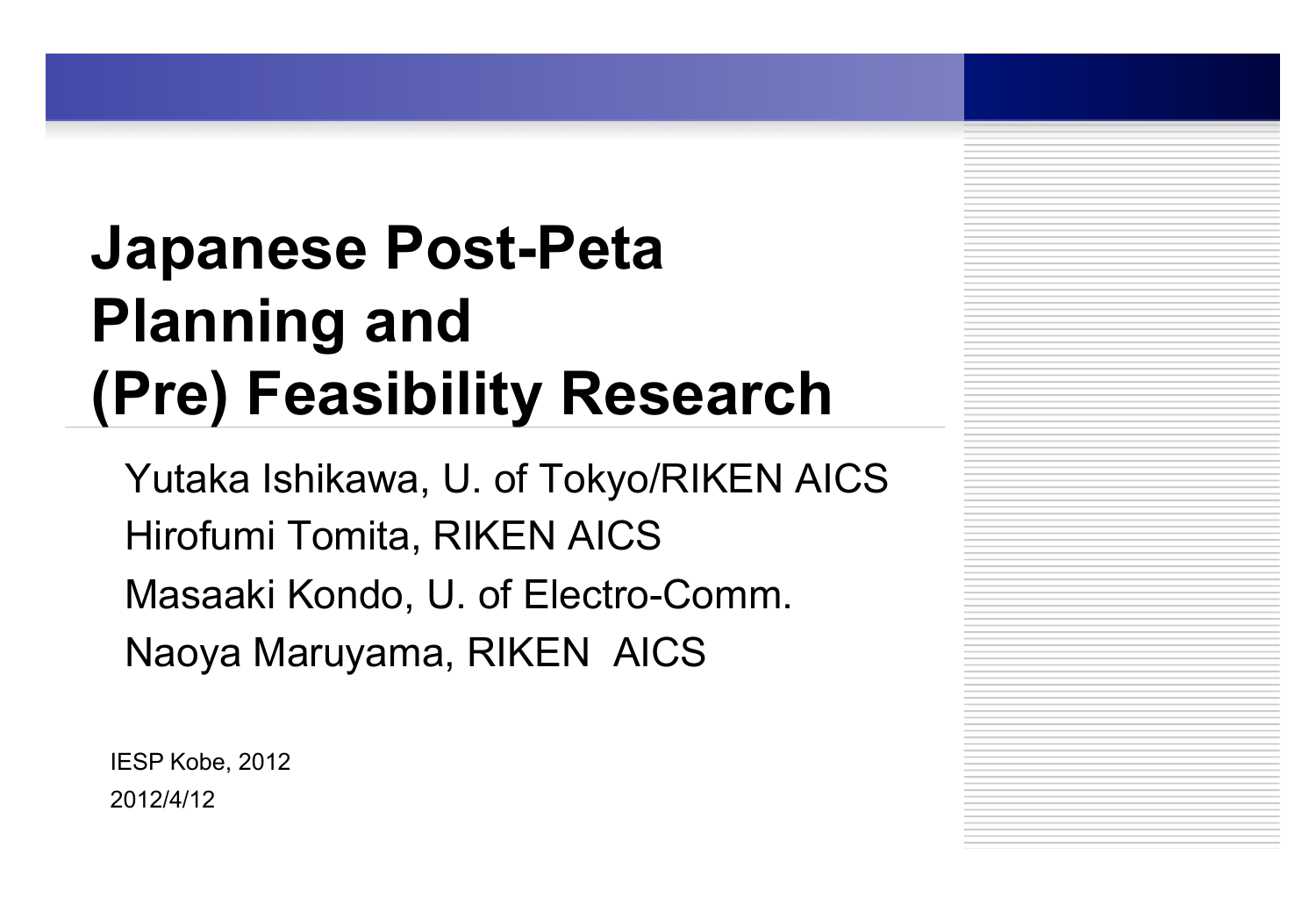## Strategic Direction/Development of HPC in JAPAN

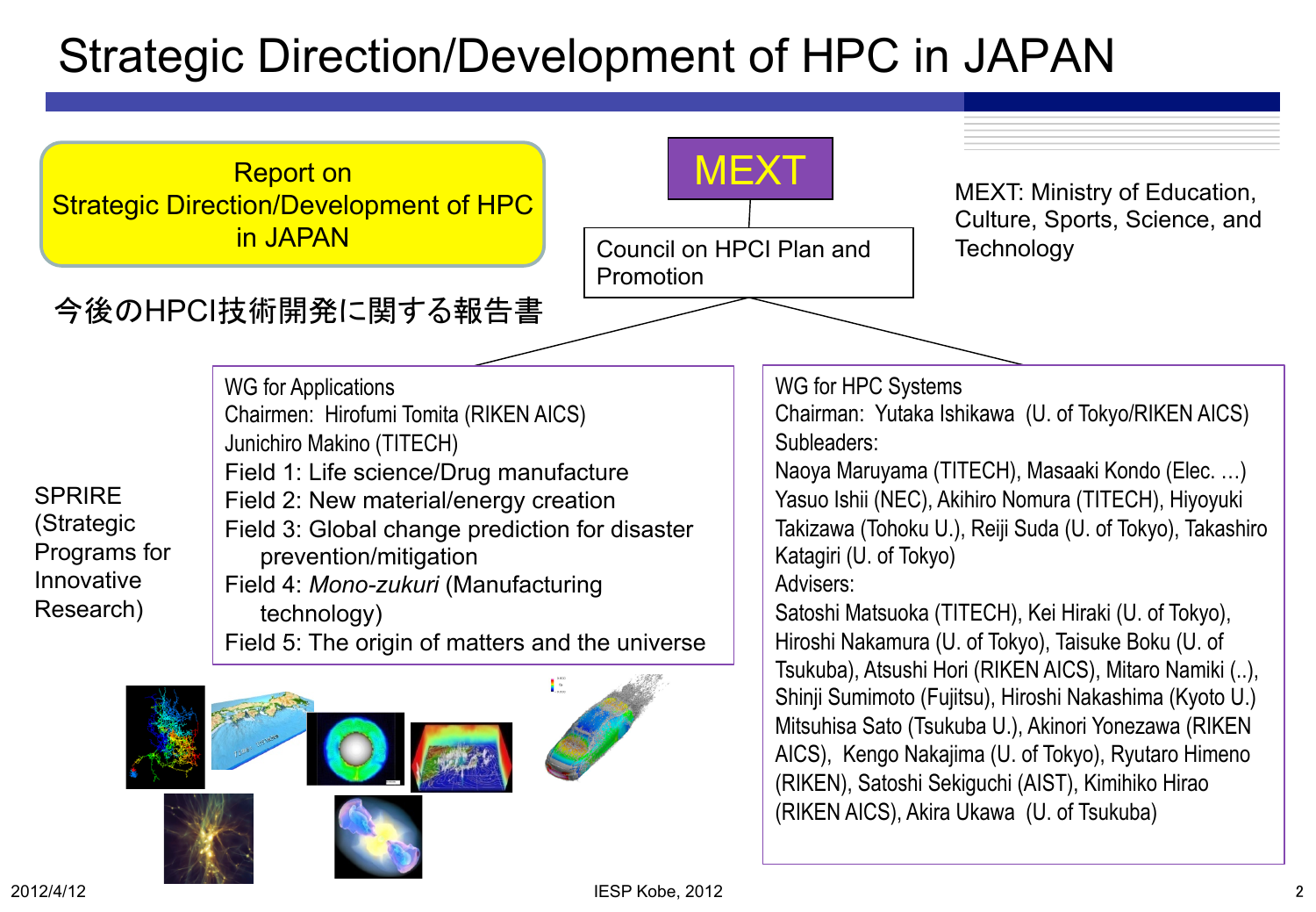## Strategic Direction/Development of HPC in JAPAN